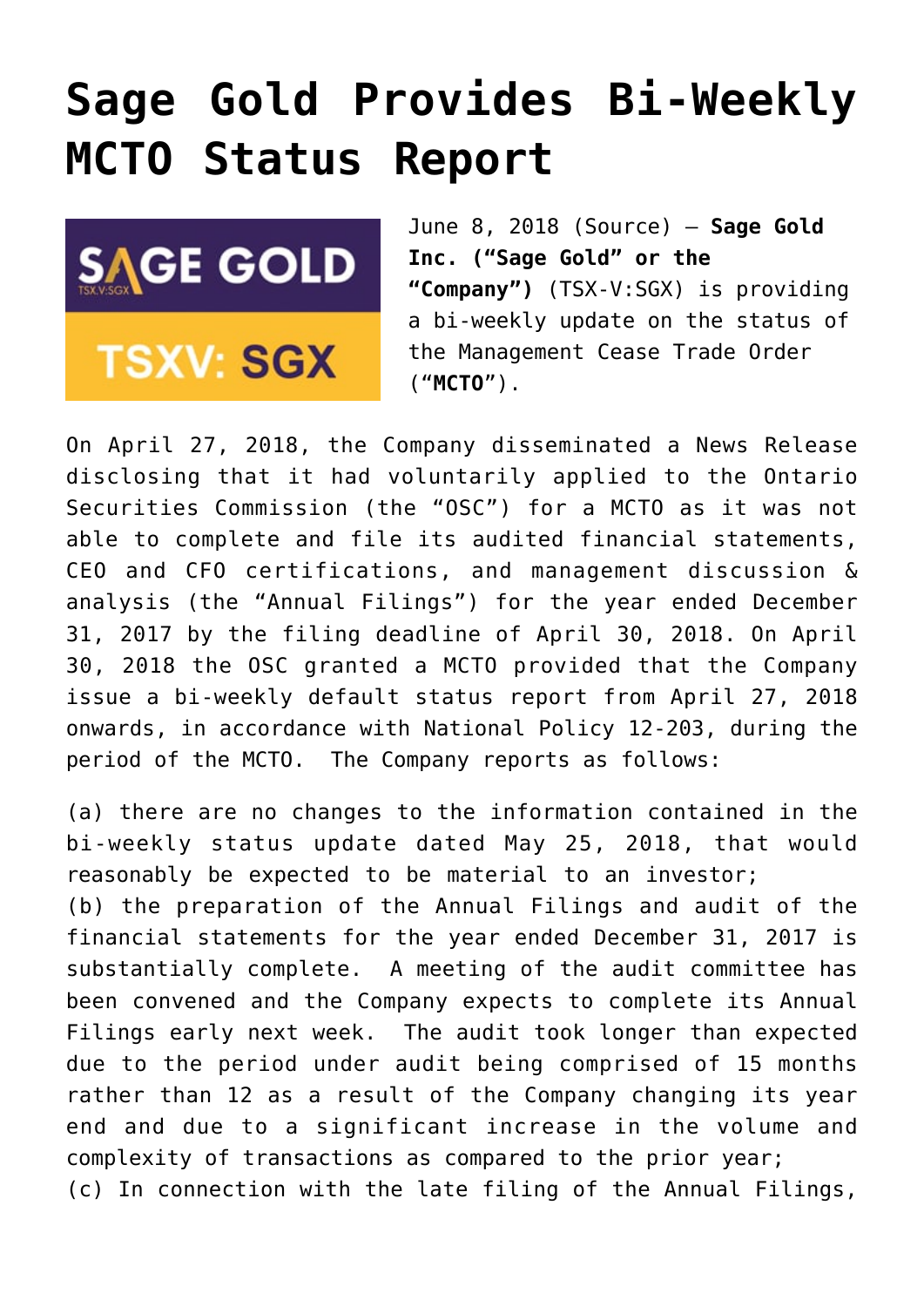the Company was not able to complete and file its interim financial statements, CEO and CFO certifications, and management discussion and analysis (the "Interim Filings") for the three month period ended March 31, 2018 by the filing deadline of May 30, 2018. The Company anticipates completing the Interim Filings shortly after completion of the Annual Filings. The MCTO will stay in effect until the Interim Filings are completed and the Company will continue to issue bi-weekly default status reports as required; and (d) there is no other material information concerning the affairs of the Company that has not been generally disclosed other than the following:

As disclosed previously, the Company is in the process of updating a Mineral Reserve and Resource estimate and life-ofmine plan for the Clavos Project. The Company and all of its stakeholders will be best served by the successful implementation of this updated plan. As such, the Company has decided to implement significant cost reduction measures at Clavos while the Company completes this vital exercise of updating its Mineral Resource estimate and life-of-mine plan. The Company has gained significant insight into the Clavos deposit through its bulk sample mining to date. The Company expects to optimize its go forward plans based on this body of new information and expects to continue discussions with potential strategic partners in this regard.

## **About Sage Gold**

Shares Outstanding: 110,183,926

The Company is a mineral exploration and development company which has primary interests in near-term production and exploration properties in Ontario. Its main properties are the Clavos Gold property, 100% owned, in Timmins and the 100% owned Onaman property and other exploration properties in the Beardmore-Geraldton Gold Camp. Technical reports and information relating to the properties can be obtained from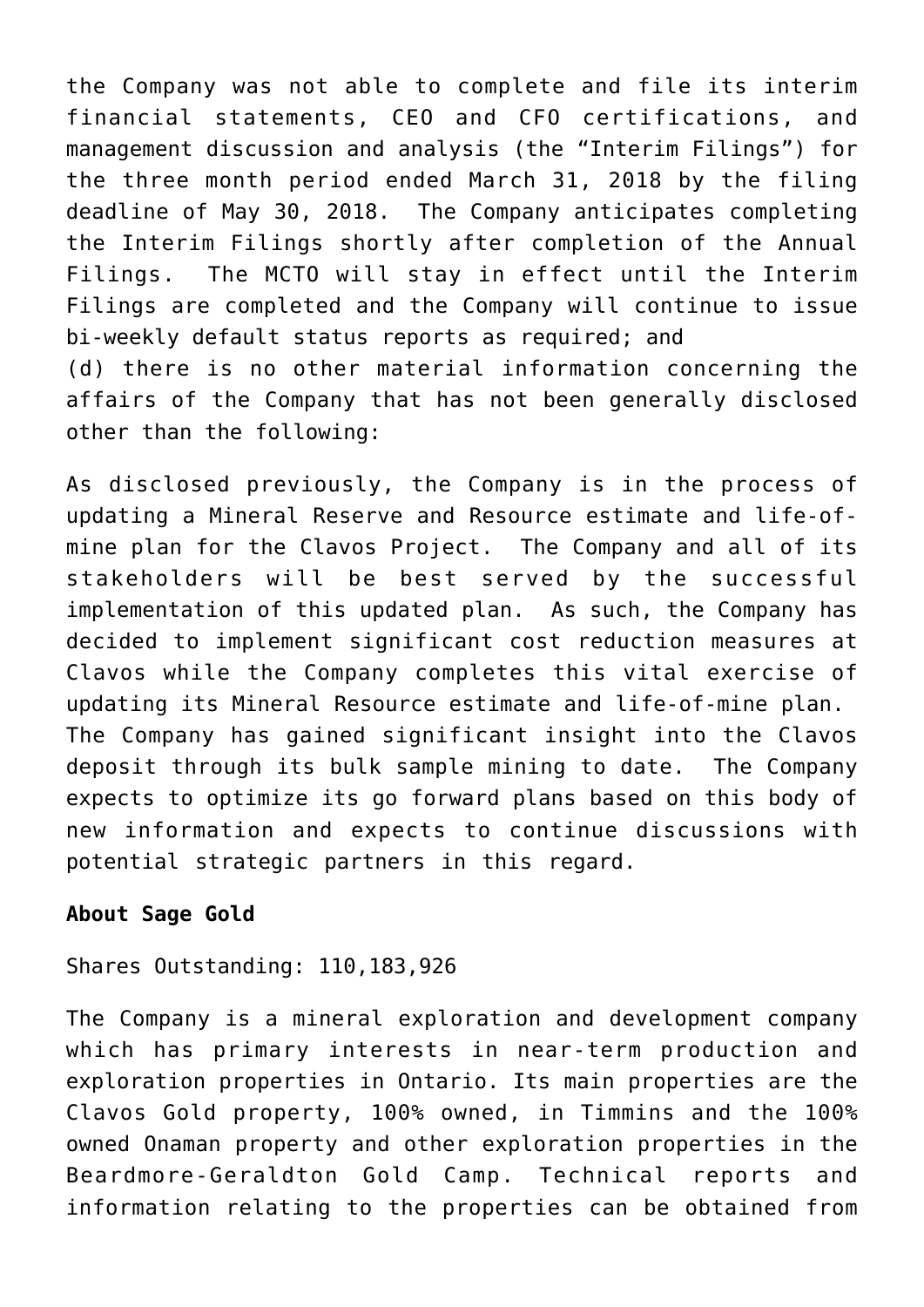the System for Electronic Document Analysis and Retrieval ("SEDAR") website at [www.sedar.com](https://www.globenewswire.com/Tracker?data=B49rDxvh6zFfyY1Uea1qBn8pLLDf6_hcRNQ_AoWWDBwTBm-qt1ZO2gBGdSZgSfe-rVeFhuRZ_f09edderr93lg==) and from the Company's website at [www.sagegoldinc.com](https://www.globenewswire.com/Tracker?data=QZ5ws7Pb3dY-UdwZXPD3fKGvjoqj1xpH_CxyQl5VeVWk0xZ0wqco4PwpbCdPq-eCBU0jkO9aa0OhI68jQXdffcBp0RJwC0_eVIAkdLnANPE=).

CAUTIONARY STATEMENT: Neither the TSX Venture Exchange nor its Regulation Services Provider (as that term is defined in the policies of the TSX Venture Exchange) accepts responsibility for the adequacy or accuracy of this release. This news release may contain forward looking information and the Company cautions readers that forward looking information is based on certain assumptions and risk factors that could cause actual results to differ materially from the expectations of the Company included in this news release. This news release includes certain "forward-looking statements", which often, but not always, can be identified by the use of words such as "believes", "anticipates", "expects", "estimates", "may", "could", "would", "will", or "plan". These statements are based on information currently available to the Company and the Company provides no assurance that actual results will meet management's expectations. Forward-looking statements include estimates and statements with respect to the Company's future plans, objectives or goals, to the effect that the Company or management expects a stated condition or result to occur. Since forward-looking statements are based on assumptions and address future events and conditions, by their very nature they involve inherent risks and uncertainties. Actual results relating to, among other things, results of exploration, metallurgical processing, project development, reclamation and capital costs of the Company's mineral properties, and the Company's financial condition and prospects, could differ materially from those currently anticipated in such statements for many reasons such as, but are not limited to: the ability to rectify breaches of covenants under existing loan agreements with CRH Funding II Pte. Ltd. and to satisfy this lender to forbear from creditor remedies in the interim; failure to identify mineral resources; failure to convert estimated mineral resources to